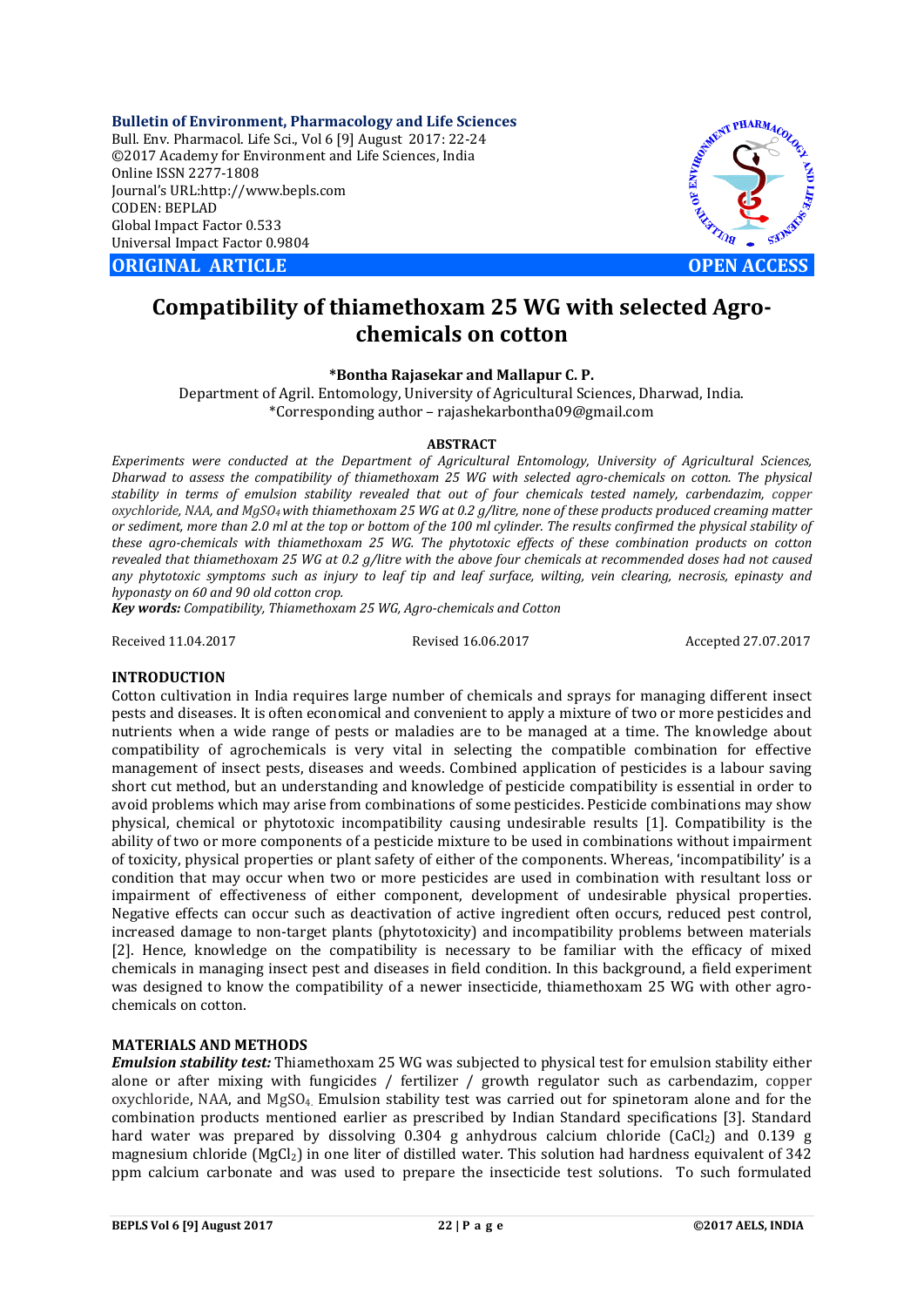### **Rajasekar and Mallapur**

insecticide suspension (30 ml), 30 ml of either of the proposed combination chemical (carbendazim / copper oxychloride / NAA / MgSO4) was added separately and transferred to a clean dry graduated cylinder and the volume was made upto 100 ml with standard hard water. The mixture was shaken well and kept in a thermostat at 30±1°C for 1 h without any disturbance. The observations were taken visually on the formation of creaming matter or sediment not exceeding 2.0 ml at the top or bottom of the 100 ml cylinder, respectively which was considered as the criteria for the compatibility.

*Phytotoxic (plant) compatibility test:* A field trial was conducted to evaluate the bioefficacy of combinations of thiamethoxam 25 WG with fungicides / fertilizers, as foliar application on Bt cotton. The experiment was laid out in a Randomized Block Design (RBD) at MARS, Dharwad during *kharif*, 2014-15 season. The experiment consisted of 10 treatments replicated thrice (shown in following Table 1). A cotton hybrid, RCH-2 Bt susceptible to insect pests and diseases was choosen and raised in plots of 5.40 x 2.70 metre with 90 x 60 cm row to row and plant to plant spacing. Crop was raised by following package of practices. For the experiment, two sprayings were carried out using hand operated pneumatic knapsack sprayer with 500 litres of spray fluid/ha at 60 and 90 days after sowing.

| Sl. no | <b>Treatments</b>                             | Dosage (g/ml)<br>per litre |  |
|--------|-----------------------------------------------|----------------------------|--|
|        | Thiamethoxam 25 WG                            | 0.2 g                      |  |
| 2      | Thiamethoxam 25 WG + Carbendazim 50 WP        | $0.2 g + 1.0 g$            |  |
| 3      | Thiamethoxam 25 WG + Copper oxychloride 50 WP | $0.2 g + 2 g$              |  |
| 4      | Thiamethoxam 25 WG 50 WP + NAA                | $0.2 g + 20 ppm$           |  |
| 5      | Thiamethoxam 25 WG + $MgSO4$                  | $0.2 g + 10 g$             |  |
| 6      | Carbendazim 50 WP                             | 1.0 <sub>g</sub>           |  |
| 7      | Copper oxychloride 50 WP                      | 2g                         |  |
| 8      | <b>NAA</b>                                    | 20 ppm                     |  |
| 9      | MgSO <sub>4</sub>                             | 10 <sub>g</sub>            |  |
| 10     | Untreated check                               |                            |  |

| $\sim$ |                                    |  |
|--------|------------------------------------|--|
|        | <b>Table 1: Treatments details</b> |  |

The observations were also made at 3, 7 and 14 days after treatment on randomly selected 5 plants in each plot on phytotoxicity at 0-10 scale on following symptoms *i.e.* injury to leaf tip and leaf surface, wilting, vein clearing, necrosis and epinasty and hyponasty [4].

|  |  | Table 2: Phytotoxicity at 0-10 scale |  |
|--|--|--------------------------------------|--|
|--|--|--------------------------------------|--|

| <b>Scale</b> | Per cent phytotoxicity | <b>Scale</b> | Per cent phytotoxicity |
|--------------|------------------------|--------------|------------------------|
|              | No phytotoxicity       | n            | 51-60                  |
|              | $1 - 10$               |              | 61-70                  |
| 2            | $11 - 20$              | 8            | 71-80                  |
|              | 21-30                  |              | 81-90                  |
|              | $31 - 40$              | 10           | 91-100                 |
|              | 41-50                  |              |                        |

## **RESULTS AND DISCUSSION**

The results on the investigations carried out to study the physical stability in terms of emulsion stability revealed that out of agro-chemicals tested namely, carbendazim, copper oxychloride, NAA and MgSO<sub>4</sub> with thiamethoxam 25 WG @ 0.2 g/litre, none of these products produced creaming matter or sediment, more than 2.0 ml at the top or bottom of the 100 ml cylinder. The results confirmed the physical stability of Thiamethoxam 25 WG with selected agrochemicals. The findings of the present study are in agreement with the findings of Senthil Kumar and Regupathy [5] who revealed that both thiamethoxam and imidacloprid were found to be physically compatible with the nutrients (urea, di-ammonium phosphate & muriate of potash) and fungicides (bordeaux mixture & propiconazole) by means of emulsion stability test.

Results on the investigations conducted to find out the phytotoxic effects of these combination products on RCH-2 Bt cotton revealed that Thiamethoxam 25 WG at @ 0.2 g/litre with the above agro-chemicals at recommended dose had not caused any phytotoxic symptoms such as injury to leaf tip and leaf surface, wilting, vein clearing, necrosis, epinasty and hyponasty at 60 and 90 days old cotton crop. It might be the first report in studying the compatibility of Thiamethoxam 25 WG with selected agro-chemicals on cotton in India.

The results proved that all the tested treatments were physically and phytotoxically compatible with each other and hence' these combinations can be takeover to the semi-field and field conditions for further tests like biological (Efficacy against insect pests and diseases, and effect on natural enemies) compatibility studies.